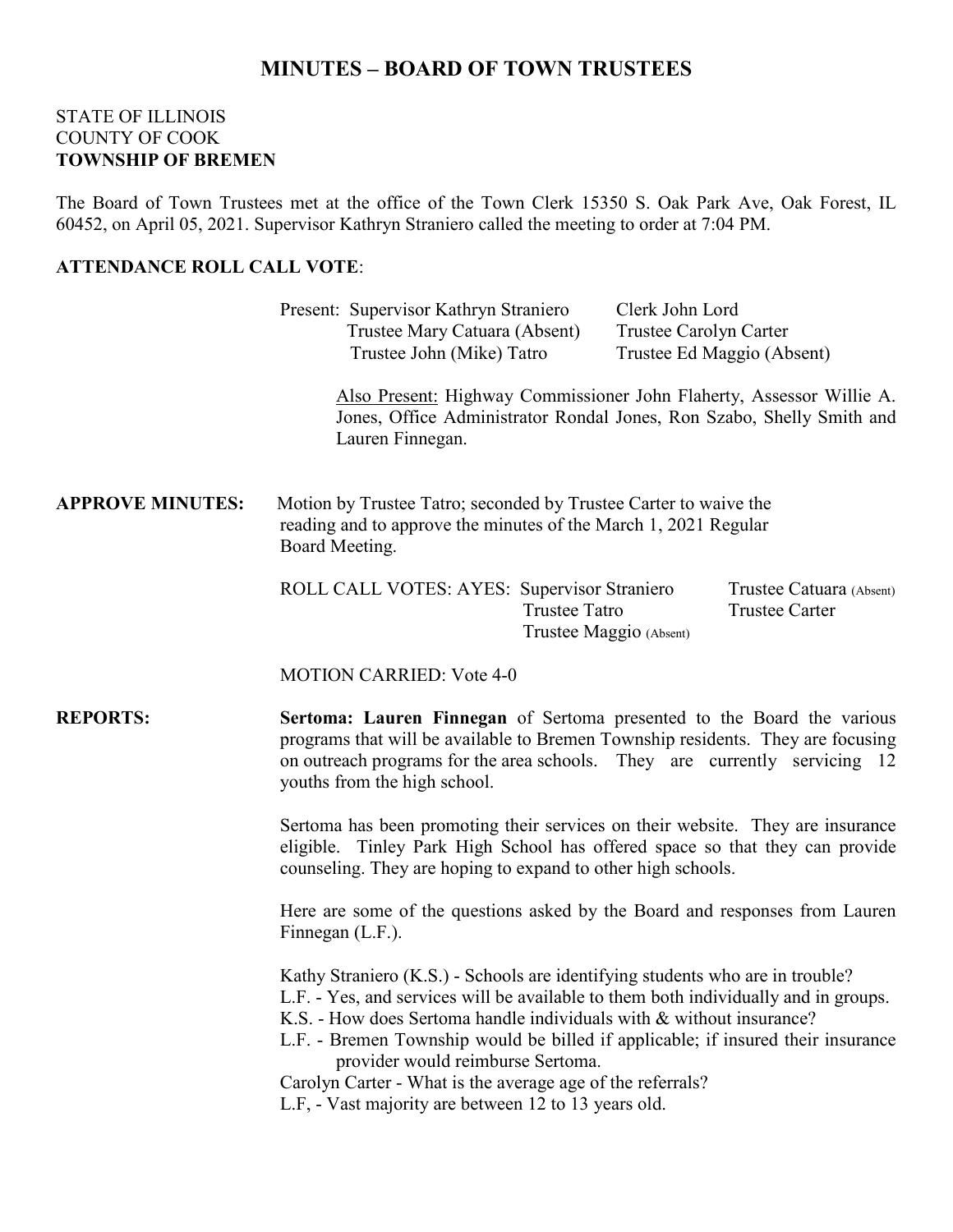# **MINUTES – BOARD OF TOWN TRUSTEES**

|                                                                                                                  | K.S. - If individuals need to go beyond counseling?                                                              |                                                 |                                                   |  |
|------------------------------------------------------------------------------------------------------------------|------------------------------------------------------------------------------------------------------------------|-------------------------------------------------|---------------------------------------------------|--|
| L.F. - Need to use other referral partners who provide extended services. They<br>also have crisis intervention. |                                                                                                                  |                                                 |                                                   |  |
|                                                                                                                  |                                                                                                                  | K.S. - Where do you prefer to see the clients?  |                                                   |  |
| L.F. - Anywhere where the youth is comfortable (home, school etc.)<br>Willie Jones - What about summer camp?     |                                                                                                                  |                                                 |                                                   |  |
|                                                                                                                  |                                                                                                                  |                                                 |                                                   |  |
|                                                                                                                  | Ron Szabo - summer camp is not currently being offered. They are looking into<br>the possibility for the future. |                                                 |                                                   |  |
| <b>OLD BUSINESS:</b>                                                                                             | Report on an opportunity for a grant with ComEd.                                                                 |                                                 |                                                   |  |
| <b>NEW BUSINESS:</b>                                                                                             | ComEd will be coming out and looking at our electric system.                                                     |                                                 |                                                   |  |
| <b>PRESENTATION</b><br><b>OF BILLS:</b>                                                                          |                                                                                                                  |                                                 |                                                   |  |
| <b>CORP BILLS:</b>                                                                                               | The following bills were audited by the Board for the General Corporate Fund in<br>the amount of: \$33,239.98.   |                                                 |                                                   |  |
|                                                                                                                  | Motion by Trustee Tatro; seconded by Trustee Carter to approve payment<br>of the General Corporate bills.        |                                                 |                                                   |  |
|                                                                                                                  | ROLL CALL VOTES: AYES: Supervisor Straniero                                                                      | <b>Trustee Tatro</b><br>Trustee Maggio (Absent) | Trustee Catuara (Absent)<br><b>Trustee Carter</b> |  |
|                                                                                                                  | <b>MOTION CARRIED: Vote 3-0</b>                                                                                  |                                                 |                                                   |  |
| <b>GA BILLS:</b>                                                                                                 | The following bills were audited by the Board for the General Assistance<br>Fund in the amount of: \$11,465.23.  |                                                 |                                                   |  |
|                                                                                                                  | Motion by Trustee Carter; seconded by Trustee Tatro to approve payment<br>of the General Assistance bills:       |                                                 |                                                   |  |
|                                                                                                                  | ROLL CALL VOTES: AYES: Supervisor Straniero                                                                      | <b>Trustee Tatro</b>                            | Trustee Catuara (Absent)<br><b>Trustee Carter</b> |  |
|                                                                                                                  | <b>MOTION CARRIED: Vote 3-0</b>                                                                                  | Trustee Maggio (Absent)                         |                                                   |  |
| <b>ROAD &amp; BRIDGE</b>                                                                                         |                                                                                                                  |                                                 |                                                   |  |
| <b>BILLS:</b>                                                                                                    | The following bills were audited by the Board for the Road & Bridge<br>Fund in the amount of \$6,670.82.         |                                                 |                                                   |  |
|                                                                                                                  | Motion by Trustee Tatro; seconded by Trustee Carter to approve                                                   |                                                 |                                                   |  |